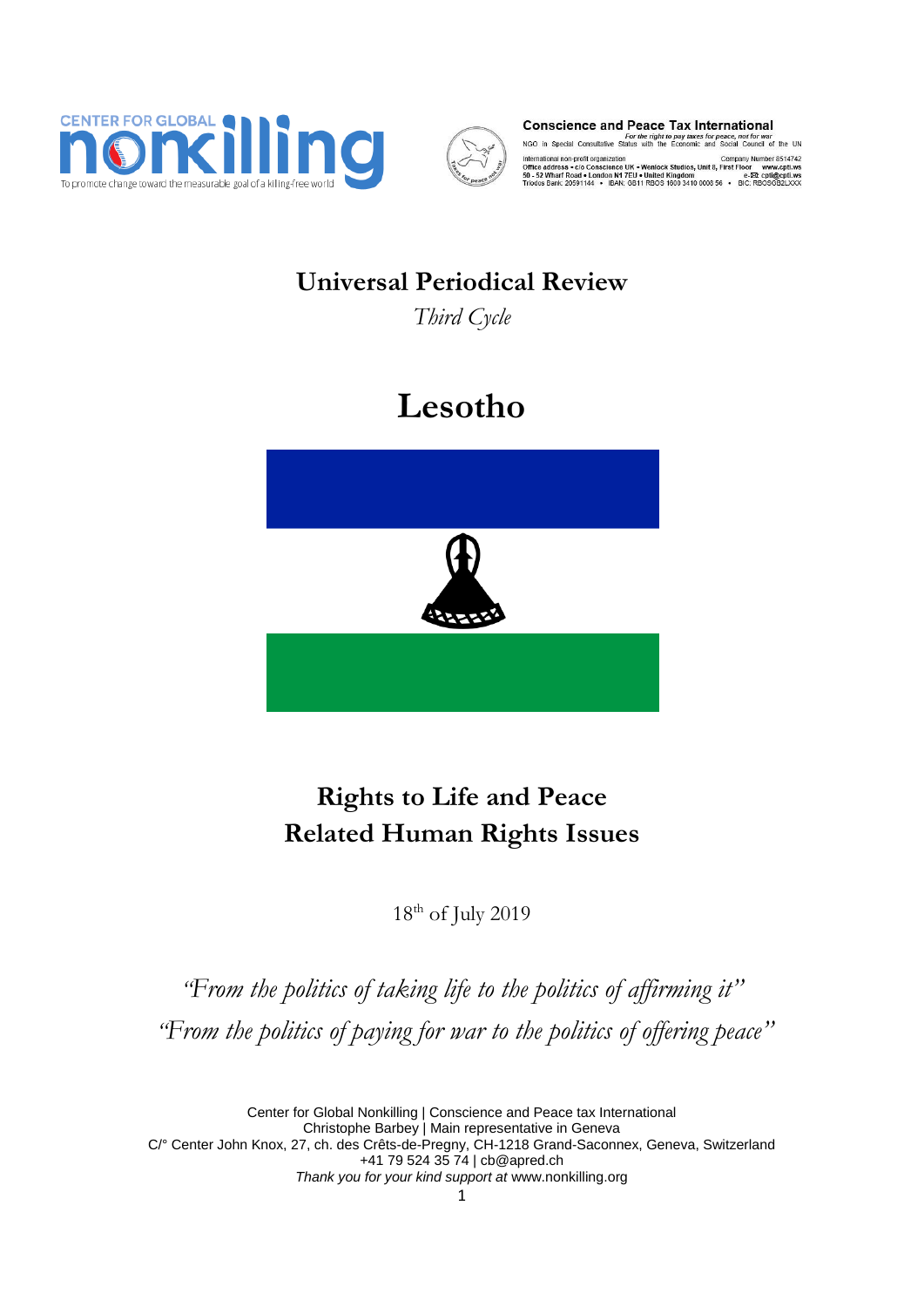**We understand the right to life as being the full enjoyment of Life, as being the right not to be killed, but also as being everyone's responsibility not to kill or let others die.**

**We understand the right to peace as being the full enjoyment of Peace, as being the right to be free from violence and want but also as everyone's responsibility to assure peace to each and all.**

#### **Introduction**

#### **Submitting organisations**

The Center for Global Nonkilling (CGNK) has a unique mission that is both inspirational for individuals and transformative for societies: *"To promote change toward the measurable goal of a killing-free world by means open to infinite human creativity in reverence for life".* It was founded in 2008, among others by Glenn Paige (1929-2017), political science Professor and author of the book "Nonkilling Political Science", widely translated<sup>1</sup>. CGNK is a worldwide congregation of individuals, scholars and groups working at creating societies that do not kill. CGNK has ECOSOC consultative status since 2014.

The purpose of Conscience and Peace Tax International (CPTI) is to forward and sustain an economic transformation from an economy of war to an economy of peace, of universal wellbeing. Until then, it claims that people have a conscience based right to pay their tax money into peace funds instead of into military budgets and it acts to obtain full recognition of the right to conscientious objection to paying for armaments, war preparation and war conduct. CPTI was founded in 1994 and has ECOSOC special consultative status since 1999.

#### **Human rights**

All human rights are universal, of equal importance, indivisible, interlinked and mutually reinforcing. They arise out of our fundamental human nature and are expressed by our feelings and values. They grow and remain through knowledge, practice and kindness. They are needed to build lasting and prosperous, thriving and humane societies enabling each and every one to lead a fulfilling life. Human rights are universal values, human and legal values.

They are supported and implemented by universal and fundamental methods such as education, the culture of peace, prevention and precaution, peaceful settlements of disputes and if need be non-violence. These methods are fully needed for the full respect, the common enjoyment and the achievement of all human rights.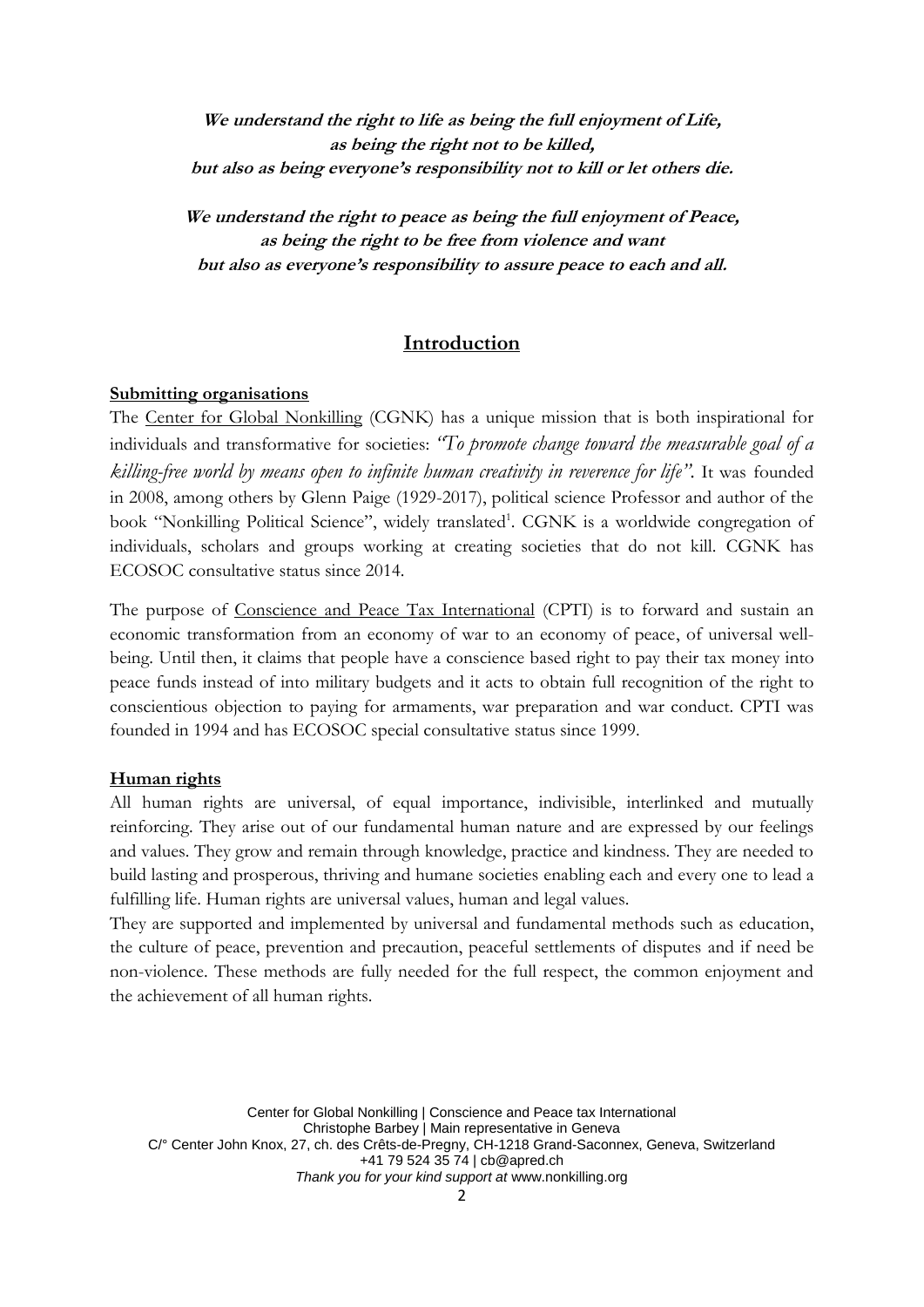#### **The right to life**

Compared to other human rights, the right to life has four specific features:

a. If dignity can be said to be the paramount human right, present when each and all human rights are fulfilled, so is the right to life present within all other human rights. However, the right to life precedes all other human rights: if life is taken all human rights are cancelled<sup>2</sup>.

Conversely, joyfully living and granting life, thus giving solid ground to life and to the right to life, to the equality and quality of life, is the base needed for the peaceful progress, the proactive fulfillment and the completion of all human rights.

b. There are no possible limitations or restrictions to the right to life: one is either alive or not. Issues pertaining to the beginning and to the end of life such as reproductive rights, abortion, suicides and euthanasia as well as prenatal and genetic engineering should thus be dealt with in a preventive, human and humane sustainable manner, for each and all, in full dignity.

c. There is only one way to guarantee the respect of, to protect the right to life: full and effective prevention. Once a life is lost, compensation may be due, but there are no possible reparations for that lost life.

d. Henceforth, the right to life is also the absolute *duty not to kill*. As such, the right to life is a fully reciprocal right, granted to all and in need of being granted by all to all, individually as collectively.

The Center for Global Nonkilling, whatsoever, recognises no *right* to kill and encourages all persons and institutions to do likewise.

Though not rights, three powers to kill have sometimes been legally granted (or remain), always under very strict circumstances. We do not approve or condone to theses existing powers. They should be made into what they often already are: unwanted remnants of the past. These powers are:

1) The use of legitimate self-defence, by a proportionate reaction linked to a direct, serious and imminent threat as legally required. The circumstances where self-defence may be needed are always a failure of prevention: failure that should be thoroughly analysed to extract lessons learned and design more accurate policies. If these circumstances nevertheless occur, using nonviolent means, reaction should never result in killing or maiming. Thereafter and whatever the result of legitimate defence, an independent judicial control over it is part of the rule of law.

Similarly, because it highly impacts on the rights to life, personal integrity and security, any *use of force* by officials or any one shall be avoided, or highly limited. We recall that States have a duty of exemplarity regarding fundamental values and respect of human rights. Outmost attention is therefore to be given to prevent situations which may result in loss or losses of lives or in any type of maiming. Failures of prevention shall be thoroughly monitored to extract lessons learned and instigate changes in policies. Methods used when the use of force is nevertheless needed should be inspired by non-violent techniques as used by civil society: force is not violence as long as it causes no harm. Again, any official use of force should be monitored by a totally independent mechanism. We encourage the creation of police complain courts, having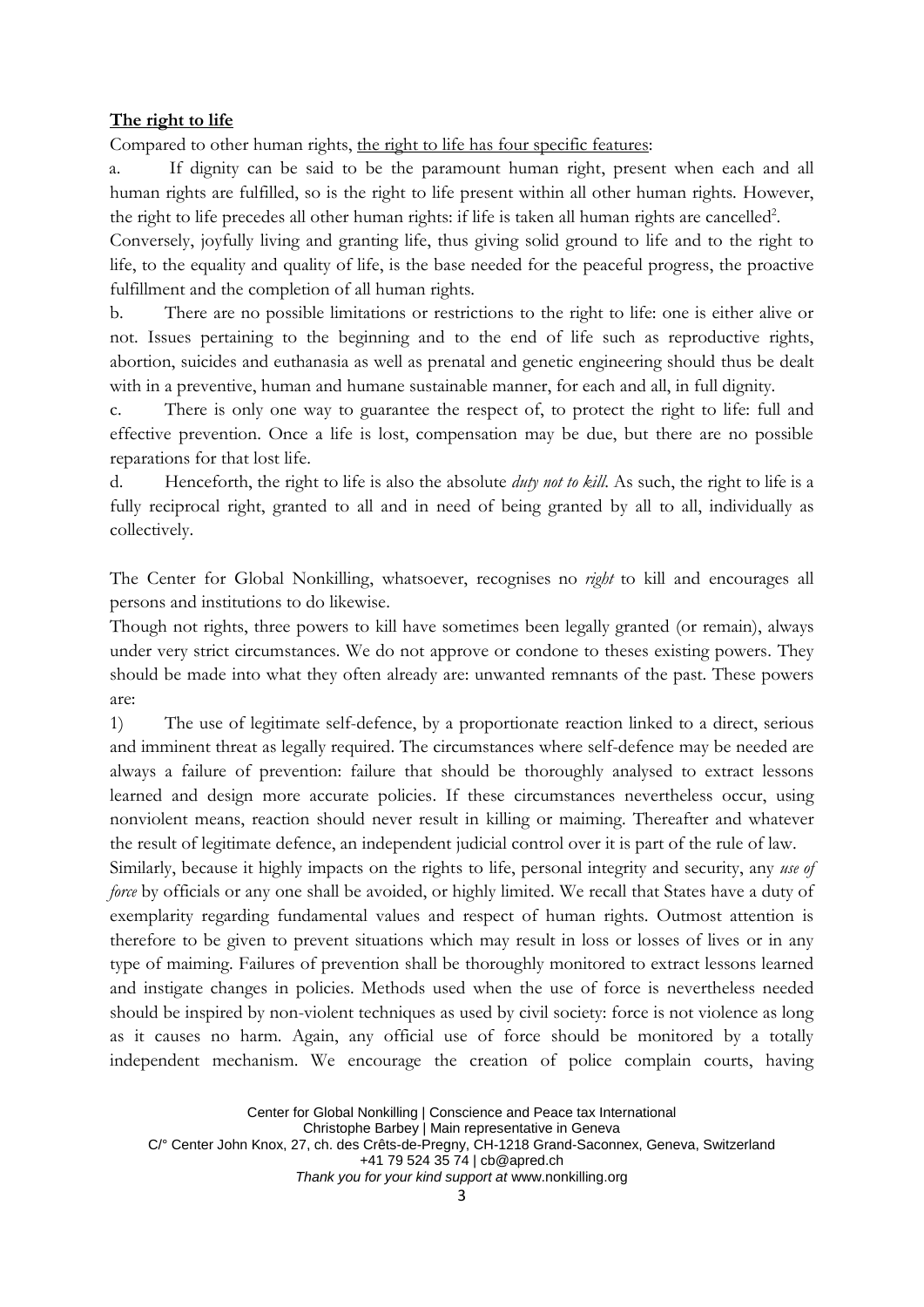investigative and decisional powers, yet being totally separated and independent from police and prosecutors.

2) Death penalty, if ever permissible, is however a major and definitive breach of the right to life and of numerous other human rights, including of other persons. It is also considered as being an inhumane, cruel and degrading treatment<sup>3</sup>. It is the worst example of respect for the right to life a State and a nation can give. Preventive effects being undemonstrated, it is unworthy and lacks the necessary dignity, the moral standards and exemplarity required of any authoritative power. Death penalty is not compatible with the Sustainable Development Goals (SDG) as these grant universal development: to "leave no one behind" is development and rehabilitation for all. The SDG's, unanimously adopted, require "significant reduction of violence and related killings (SDG 16.1)": it includes State killings.

3) Powers of war, as conceded by humanitarian law as an exception to the right to life, permit under certain circumstances only, the taking of the life of soldiers. Seeing peace and respect of life prevail – always – and nullifying this exception is one of the objectives of the Center for Global Nonkilling and shall be a purpose for humanity, for the sake of life as for the sake of peace.

#### **The right to peace**

Peace originates in our human nature, is supported by human feelings and continues through intelligence and practices, supported by non-violent institutions.

No life would be possible without a sufficient attainment of peace, and dignity can only be fully achieved when peace and human rights prevail. Peace is a right but it is also a method, a universal method needed for the completion of all human rights.

Peace is fully present (if not worded) in article 28 of the Universal Declaration of Human Rights when it states that "*Everyone is entitled to a social and international order in which the rights and freedoms set forth in this Declaration can be fully realized*". It is only through a peaceful order that such an endeavour can be accomplished: all rights set forth in the Universal Declaration being fully realized.

The links between *human rights and peace* are progressively being developed<sup>4</sup>. It is with great respect that we salute the fact that Lesotho has supported the adoption of the Declaration on the Right to Peace in 2016<sup>5</sup>. It is time to implement it<sup>6</sup>.

Henceforth, peace and peaceful methods provide means to prevent and solve conflicts without aggravating them (including between competing human rights) and as may be to the advantage of all concerned, in a constructive or reconstructive way. Conflicts solved peacefully make it easier to alleviate feelings with respect, to draw lessons learned from difficult situations and to design policies for future prevention, overcoming, for thriving and well-being.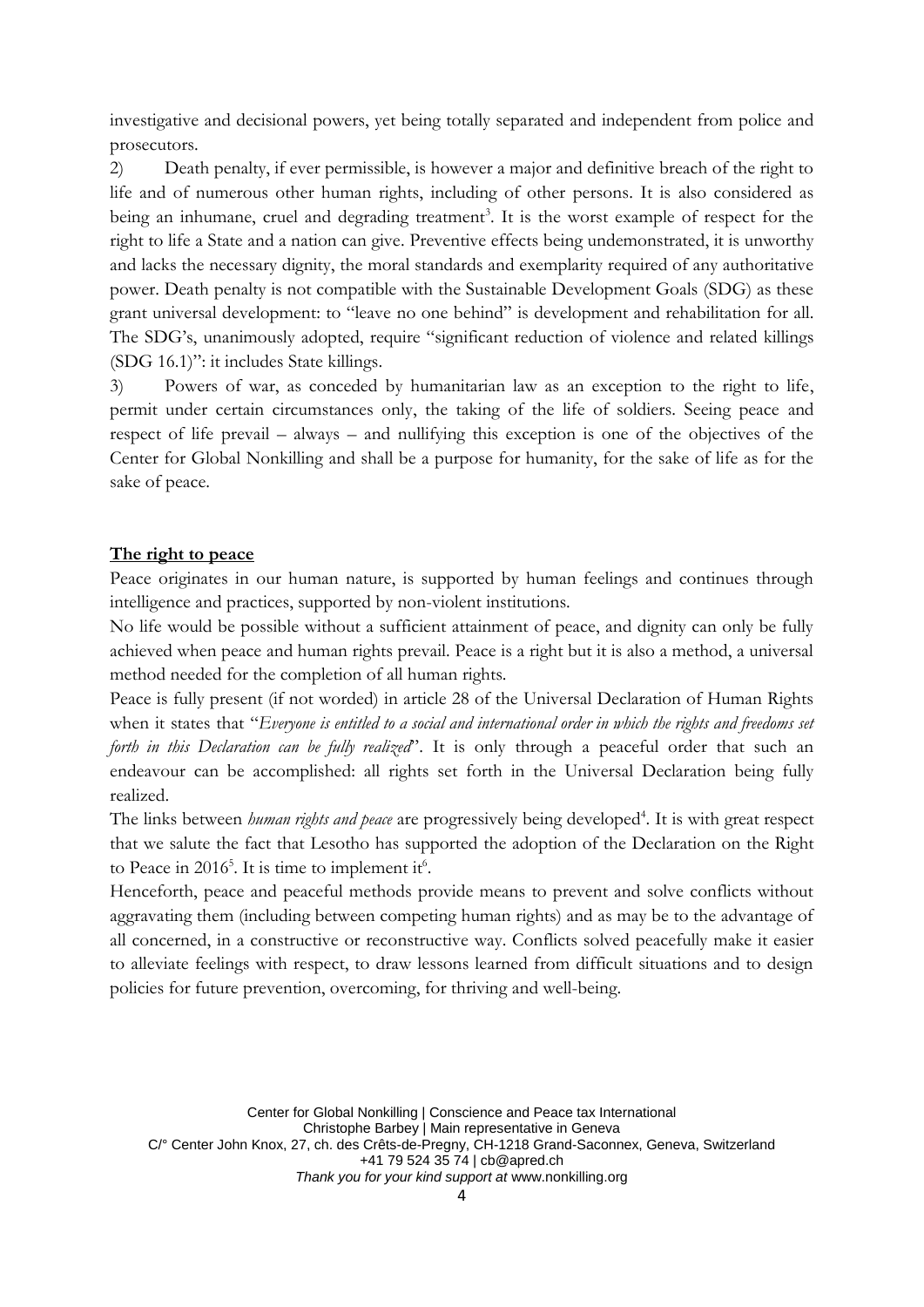#### **Other related human rights**

All human rights are needed to fulfil a safe and happy life.

However, some of them may be of more direct importance either for the full realisation of the rights to life and to peace, or to avoid their breach.

The *right to participation*, including of women, youth and disabled persons is highly important as it creates societies where responsibilities are shared, for the progress of all towards the well-being of all. The more people participate in the decision making process, the more people will respect the consequences of their decisions and the easier it will be to achieve SDG 16: safe and inclusive societies.

The right to *accurate standards of living*, including the rights to food, water and sanitation, clothing and housing, to work and social security deserve full attention, in all circumstances.

The *right to health* is an essential right for the fulfilment of the right to life and of the subsequent right to longevity. It is needed as well to achieve societies in which *human rights are all equally shared*. The *human right to a healthy natural environment*, thus sustaining humanity and life on Earth, deserves accurate protection and full attention as well.

The *right to happiness* and to fulfilment, in reverence for life, should always be mentioned:

# "*Happy people breed a happy world*"

# **Universal Periodic Review of Lesotho**

As an introduction, we note with regret that Lesotho has not made any recommendation to other countries in the third cycle of the UPR<sup>7</sup>.

**I. We strongly encourage Lesotho to participate and engage in the UPR process of other countries.**

#### **The right to life in the national and international human rights constitutions**

*We here look at some aspects of life and the right to life. In an overall approach of life and its quality, various other aspects of life and living such as reproductive rights, abortion, birth registration, child and maternal mortality, longevity and assisted suicide should be considered for a comprehensive analysis. However, these will need to be considered, presented and analyzed otherwise.*

The following international legal obligations – the convention on the prevention and punishment of the crime of *genocide*, the covenant on *civil and political rights* and its optional protocol on the *abolition of the death penalty,* and the convention on *enforced disappearances* – are, within the human rights constitution, the ones mostly concerned with the right to life. They are the minimum international standards needed for any country to show full legal respect for life and for the right to life. National constitutions shall similarly reflect this human and legal stand in favor of life.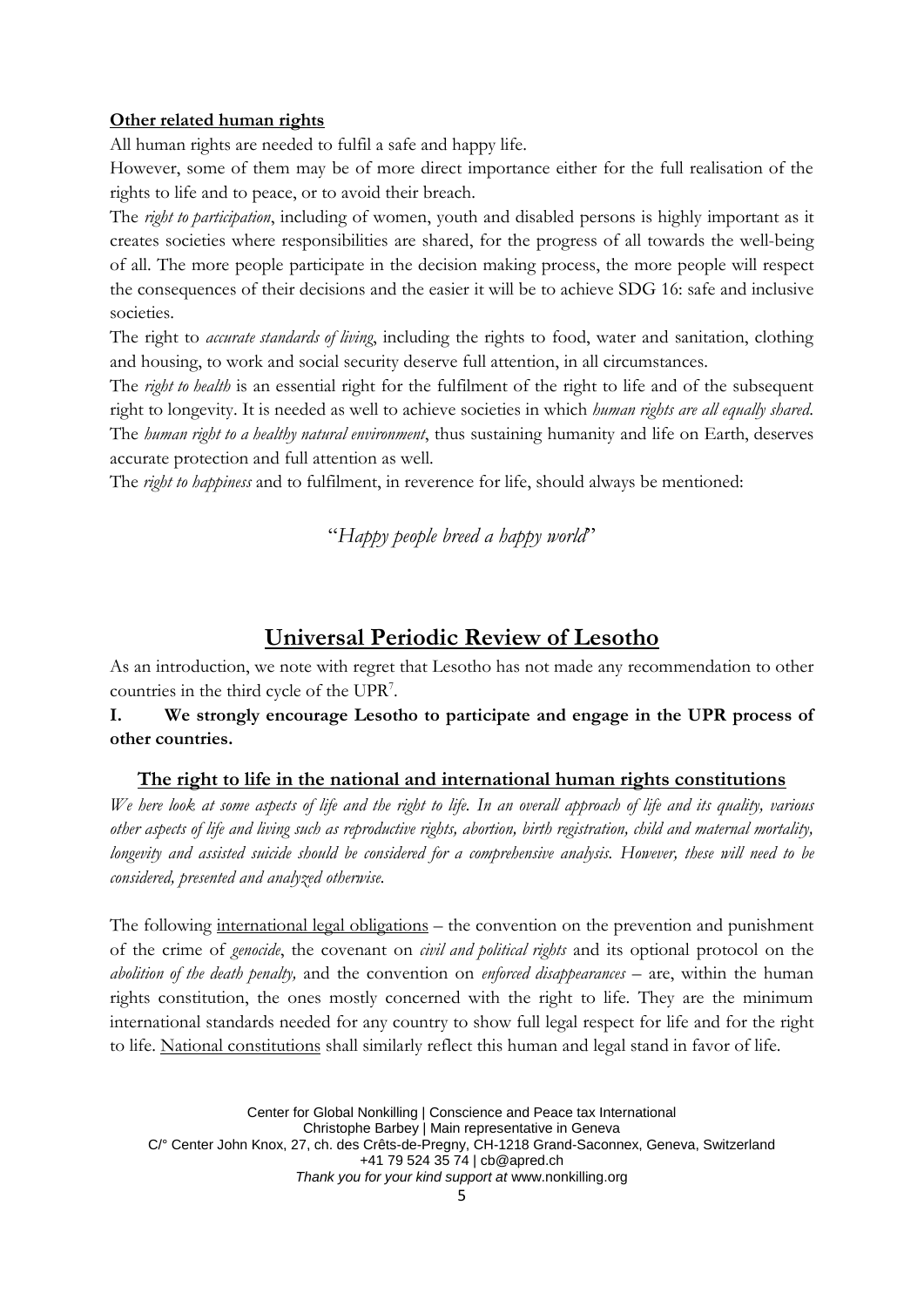Beyond legal aspects, it is consciously evident that it is the bounty of life, the ethics, the knowledge and the human best practices, strong heart feelings and our well understood instincts and our good will: it is what we offer to each other and to humanity for life, to be living well with accurate living means and it is what our institutions promote and exemplify to pursue progress in dignity and to achieve a sustainable civilization on Earth, so forth it is our personal and collective feelings, intelligence and commitments that give a future, a meaning and a worth to the lives we lead and live, leaving no one behind, for ourselves as for future generations.

#### **Prohibition of the death penalty**

To respect life is to value all lives, without distinction or discrimination.

The act of killing is the same, be it official or a crime. States have the duty to stand as examples of respect for life and for the right to life. We recall that the right to life granted to all is also the responsibility vested in all to refuse to kill. Accepting that one could be killed or to kill one is accepting the act of killing. As such, regardless of who is killed, how many are killed or why, there is a killing.

#### *Death penalty* is still present in the Constitution of Lesotho.

Worse, the constitution largely permits the taking of life in cases of arrest, escape, riot, insurrection, mutiny and to prevent the commitment of criminal offences (article  $4)$ <sup>8</sup>. The use of force, preferably of nonkilling, non-maiming and non-violent force, is to be avoided or highly limited in all circumstances. Instead of being permitted and an exception to the right life, in all occurring cases, use of force should be restricted and be subject to a strict and totally independent control.

The constitution of Lesotho is too wide, sending a wrong message about the imperative protection of life and of the right to life, by all.

# **II. We urge the People and the Authorities of Lesotho to change the constitution and to enhance life and its full value therein.**

Lesotho has not executed any convict since 1995. It can thus almost be considered as an abolitionist country in practice. Yet, Amnesty International reports two persons on death row<sup>9</sup>.

We recall that States have a duty of exemplarity regarding fundamental values and respect of human rights, specifically here the right to life and the duty not to kill.

**III. We urge the People and the Authorities of Lesotho to change the law, to abolish the death penalty and to commute all remaining death sentences.**

**IV. Thereafter, we recommend the swift ratification of protocol II of the International Covenant on Civil and Political Rights aiming at the abolition of the death penalty.**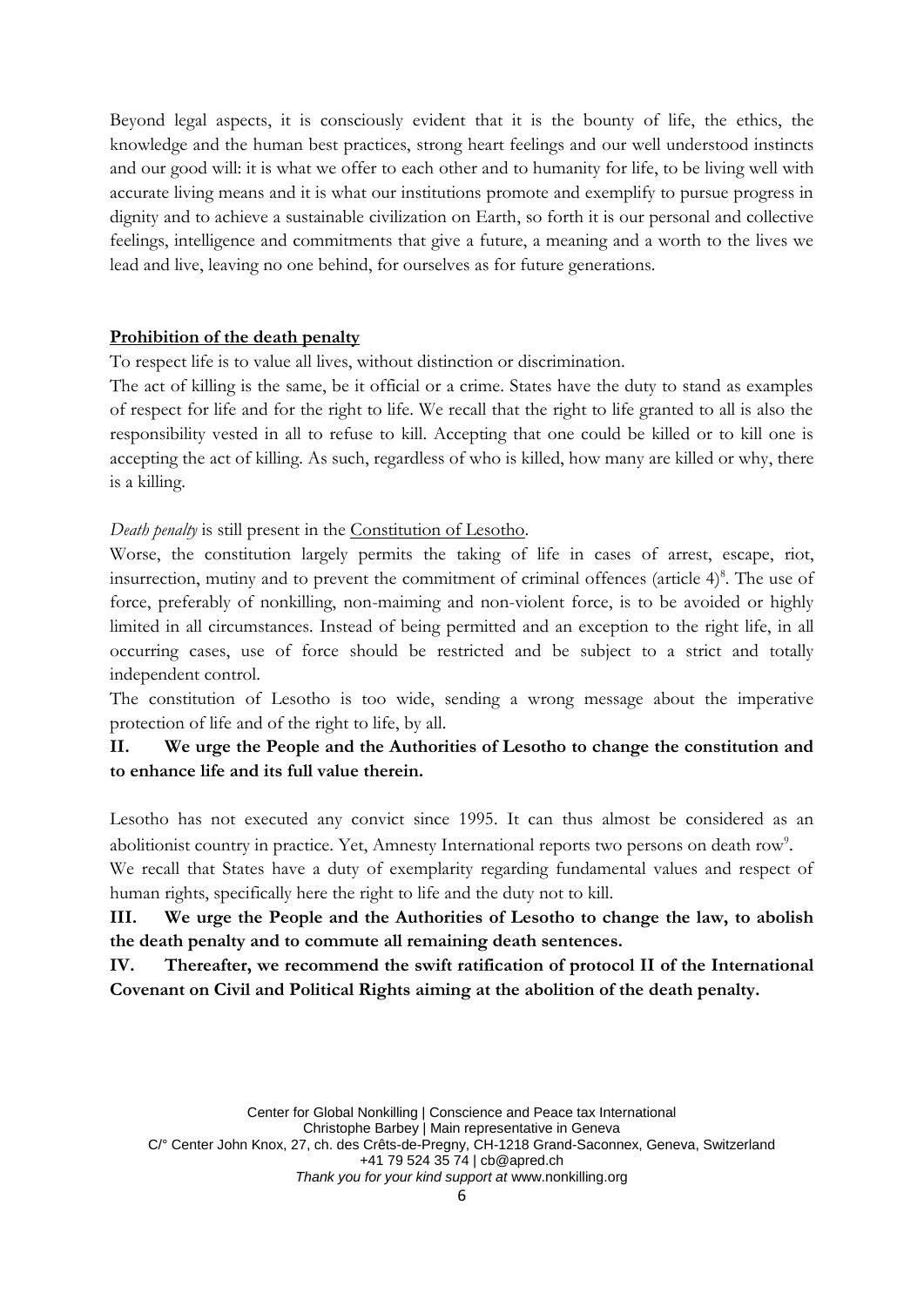#### **Prevention of homicides**

Tough slowly declining, with a homicide rate of 29.7 killings for a 100,000 inhabitants, much higher than world rate (6.1/100,000) or the African rate (13/100,000) Lesotho clearly has work to do to promote life and respect for life and to attain SDG 16.1<sup>10</sup>. We note with regret that target 16.1 of the SDG's is not mentioned in Lesotho's Voluntary National Review (VNR) 2019, though the VNR includes goal  $16^{11}$ . As said, showing the authoritative example of respect for life and for the right to life by abolishing the death penalty would be an essential preventive and constructive step. As proposed by the World Health Organization, adopting prevention plans to reduce violence and killings is of the essence<sup>12</sup>.

# **V. We urgently recommend the adoption of homicide prevention programs.**

# **Prevention of suicides**

Suicides are clearly a problem, and rising in Lesotho<sup>13</sup>.

Available figures largely differ but with a mentioned rate of  $28.9/100,000$  inhabitants<sup>14</sup>, Lesotho would be the second country in the world, the first in Africa with the highest suicide rate.

Respect for life, the life of others as ours, is a primal value in education, social networks, in law and institutions. Suicide prevention programs, in general and for populations at risk, are fully part of the State duty to protect life and to enhance the fulfillment of the right to life. Hotlines are an example among many of such programs.

No suicide prevention program is mentioned in the WHO "preventing suicides: a global imperative" study  $(2014)^{15}$  and suicide prevention is totally absent from the National Health Policy Strategy Plan 2017-2022<sup>16</sup>. Suicides come under SDG 3.4.2, but could also be measured under 16.1 (reducing violence and related deaths); nothing is mentioned in VNR 2019. If disaggregated, data shows a higher proportion of female suicides.

# **VI. We strongly call on the Government of Lesotho and to all concerned countries to recommend the urgent adoption of a suicide prevention plan.**

# **Prevention of traffic injuries**

Traffic casualties are high as well,  $28.9/100,000^{17}$  (World  $18.2/100,000$ , Africa  $26.6/100,000^{18}$ ). **VII. We recommend doing more for traffic casualties' prevention.**

Lesotho clearly needs to stand out for a greater respect of life on three of the major causes of deaths caused by injuries and violence<sup>19</sup>.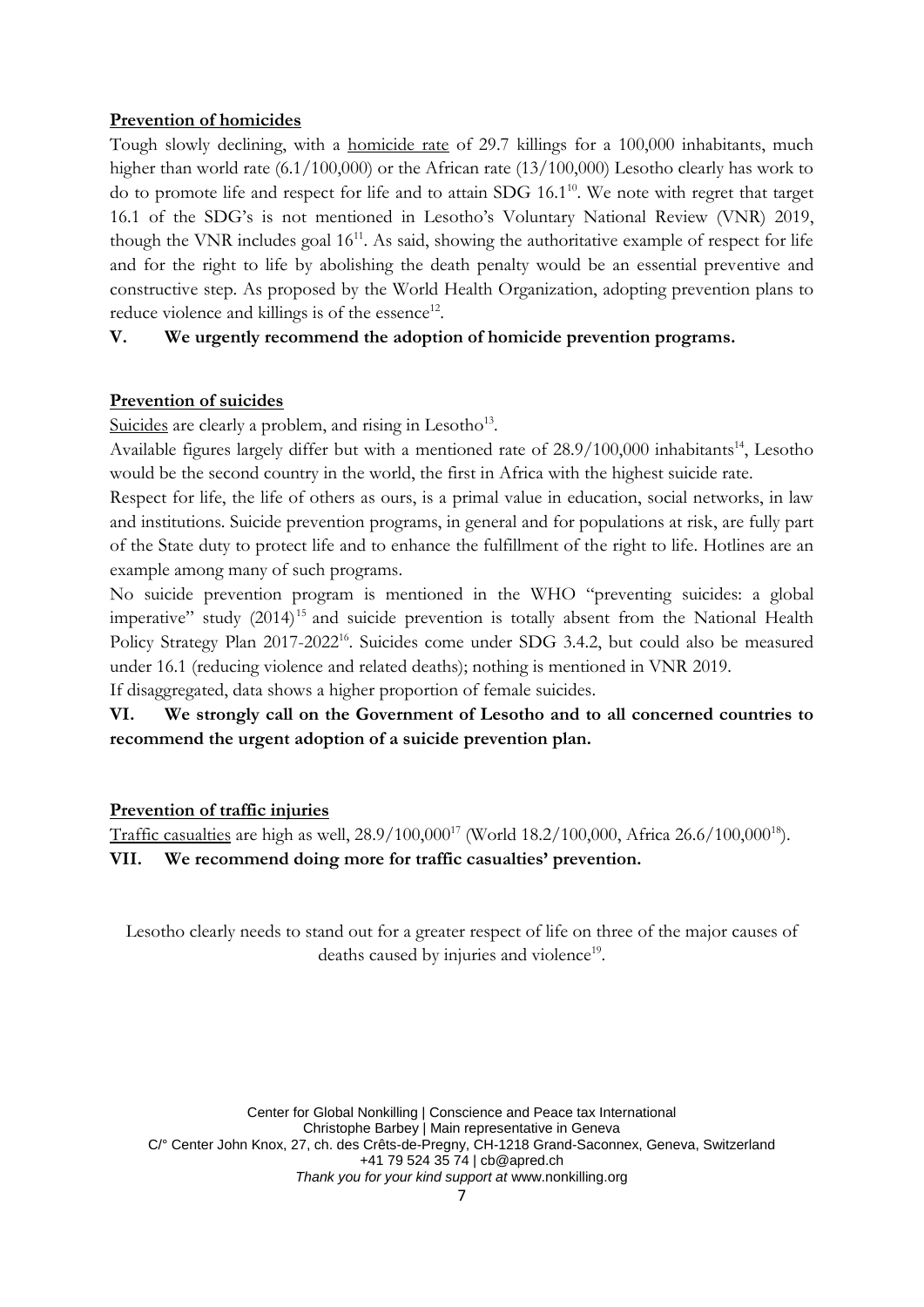#### **The right to peace, the international and national peace constitutions**

Life and peace are deeply intertwined. Respecting life diminishes the risks of violent conflicts and of conflicts becoming violent. Peace enables well-being and therefore a meaningful life. To attain and sustain peace, there is a need to adopt and implement comprehensive public peace policies, both at the national and international levels.

#### **The international peace constitution**

Regarding peace and disarmament, Lesotho fares well: most disarmament treaties are ratified and it accepts reciprocal automatic jurisdiction of the International Court of Justice.

**VIII. We still recommend the ratification of the following peace and disarmament treaties and conventions:**

**The optional protocol n° 3 of the 1949 Geneva Conventions.**

**The three Hague conventions on the protection of cultural property.**

**The Enmod convention on the prohibition of military or any other hostile use of environmental modification techniques.**

**The amended protocol II of the Convention of conventional weapons.**

**Treaty on the Prohibition of Nuclear Weapons.**

# **The national peace constitution**

Peace is not mentioned (except for the right of peaceful assembly), in the Constitution of Lesotho.

As gender and environmental issues, peace is a cross-cutting matter that should be set as a goal for the State, to see Justice and Peace prevail in all State and State overviewed activities.

**IX. Therefore, we recommend to the people and the authorities of Lesotho the opening of a participative process to enshrine a living peace in the National Constitution.**

We congratulate Lesotho for supporting the adoption, by the United Nations General Assembly, of the resolution on the right to peace<sup>20</sup>.

The implementation of the right supposes making peace a human right in the Constitution of Lesotho, with individuals and social groups as rights holders and the State as a duty bearer.

# **X. We recommend the adoption, at constitutional level, of the human right to peace.**

To implement the right to peace, the SDG Voluntary National Review (VNR) 2019 of Lesotho is an excellent report documenting many aspects of peace and of SDG 16. It expresses, at least at the policy level, the intended progresses towards peace and peaceful societies Lesotho intends to  $implement<sup>21</sup>$ .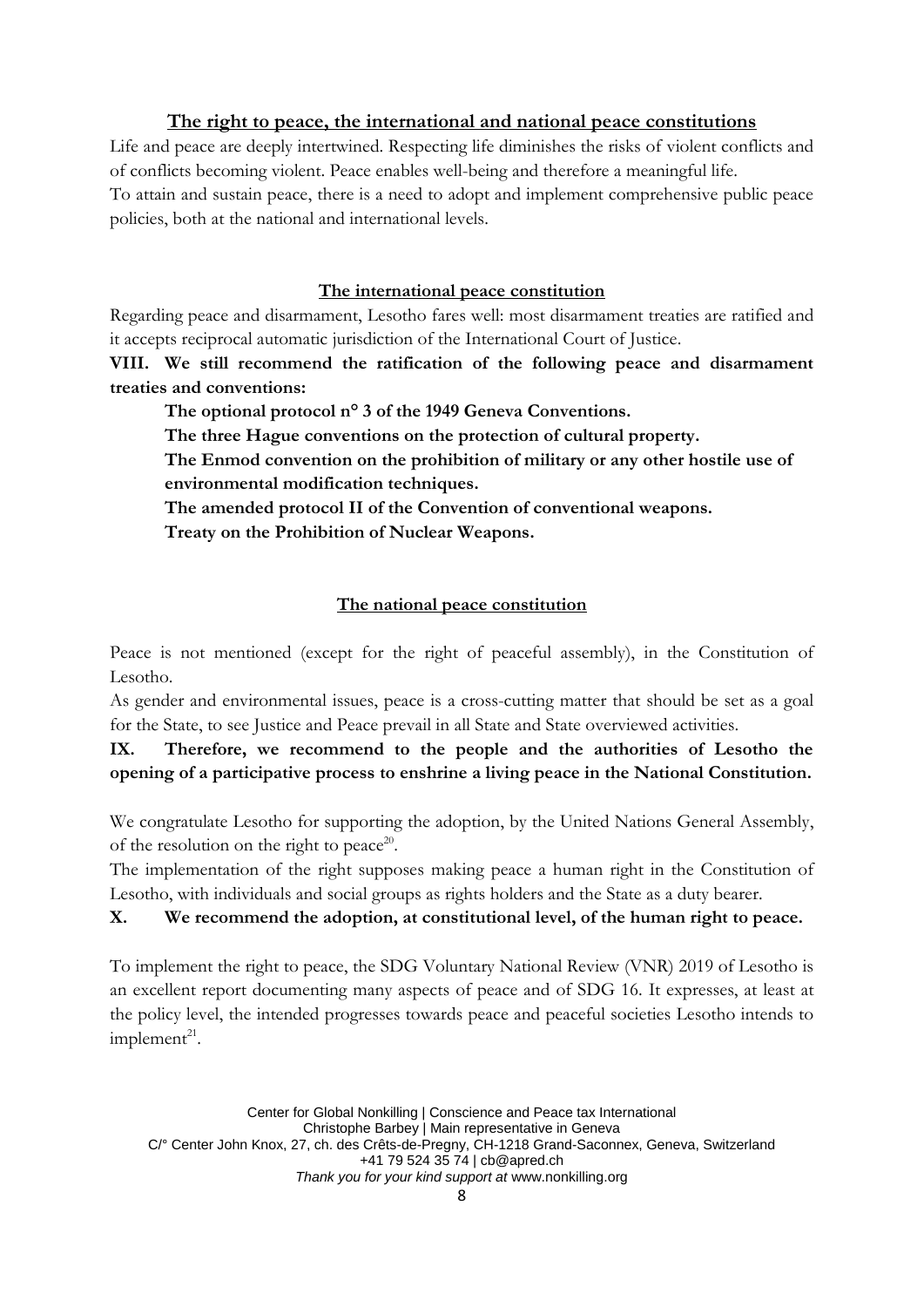We would like to mention and add that comprehensive peace policies and the right to peace shall include, as provided for by SDG 4.7, education to peace and non-violence, as part of the curricula, at all levels, which sadly is not mentioned in the VNR.

**XI. We strongly recommend to the authorities of Lesotho and to all educational staff the integration of peace and peaceful relations, of non-violent conflict prevention and management, in the education curricula.**

Prevention of violence has partly been mentioned above regarding homicides. We mention it again as a peace building mechanism; moreover as data is missing in the World Health Organization's violence prevention reports<sup>22</sup>.

**XII. We recommend to the authorities of Lesotho the adoption of a general violence prevention plan and of specific prevention plans and laws for groups and situations at risks.**

We note with delight and congratulate the authorities of Lesotho for the creation and functioning of the "Directorate for Disputes Prevention and Resolution (DDPR)"23. We send our care and best wishes to them for their work and encourage them for promotion of peaceful settlements of disputes nationally (as it is provided for internationally).

To peacefully progress with the implementation of peace and the right to peace we would like this office to regularly report on the progress of peace.

# **XIII. We recommend to Lesotho to be regularly reporting on the progress of peace and of SDG 16.**

Various Basotho and others have been researching and encouraging for the total demilitarization of Lesotho <sup>24</sup> . Such a process of achieving complete disarmament and of attaining nonmilitarisation – as many countries have already done<sup>25</sup> – would lower the potential for cultural and direct violence in the country, enhance respect for the right to life, give a strong signal for peace, bring peace polices to be less hindered by potential violence and destruction and thus make these peace policies more comprehensive.

And last not least, it would liberate funds for more pressing issues; hereafter reduction of poverty or more generally it will provide more funds for the progress of peace.

The Lesotho defense force is a small force, with very little strategic power in a nevertheless peaceful region and it has a rather poor human rights record. Its dismantling would need to be done very cautiously to assure a professional future to the members of the force and to properly collect and destroy (or reallocate) the existing weapons.

The process should be completed by a constitutional change forbidding the existence of an army and, to assure the adherence of the people of Lesotho to assure that the liberated funds will be allocated in a universal way to all the people of Lesotho.

Research has shown that the annual savings from dismantling the force, if distributed evenly among the adult population, as a basic income grant<sup>26</sup>, would increase average household income by around 20 per cent. This would represent a significant and continuous improvement in the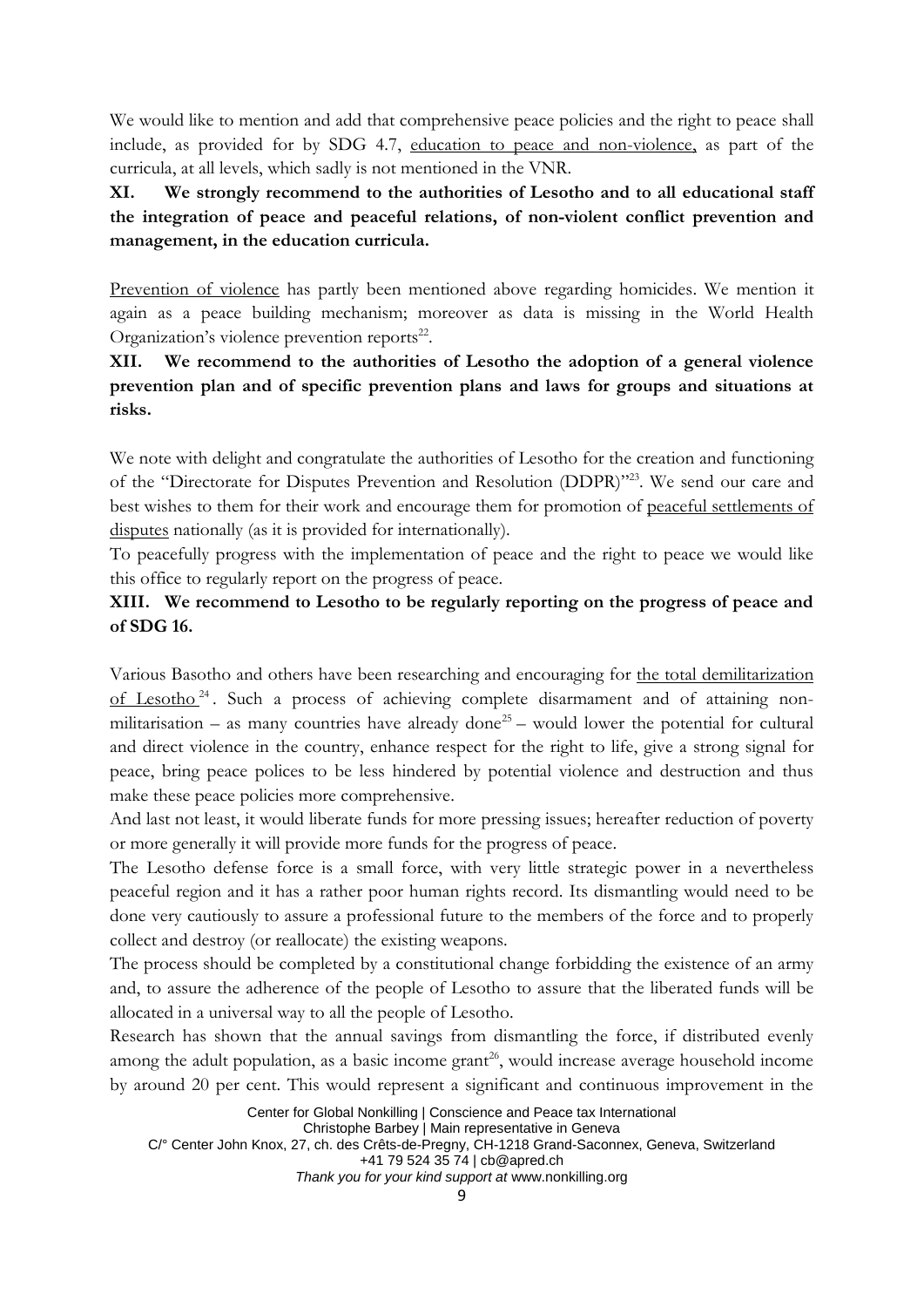living standards of a country where almost 60 per cent of the population lives below the international poverty line of US\$1.90 per day<sup>27</sup>.

**XIV. We recommend to the people and authorities of Lesotho the dismantling of the Lesotho defense force, inscribing the absence of an army in the constitution and reallocating the liberated funds to the people of Lesotho.**

In case an army is maintained, we want to make sure that even professional soldiers have a right to conscientious objection, as provided for by international law<sup>28</sup>.

**XV. We recommend the adoption and publication of a status for conscientious objectors.**

Peace is in dire need of being financed (nevertheless to peacefully address climate change issues), while paying for war preparation and war is, for the organizations supporting and the members of Conscience and Peace Tax International and others a consciousness issue.

To forward the financing of peace, people should be able to choose to retrieve the part of their taxes going to the military budget and to dedicate these funds for peace building issues.

**XVI. Therefore, we recommend the creation of a peace fund and of the option, for the tax payers, to pay the part of their taxes that would usually go to the military budget into the said peace fund.**

Participation in the decision making process shall be universal.

**XVII. We recommend to the parliament and to the people of Lesotho the extension of referendum and initiative rights to the approval of all laws and constitutional changes.**

> **Welcoming the delegation of Lesotho to Geneva, the city of peace, we wish to you as to all the people of the country a constructive, successful, enhancing and fulfilling Universal Periodic Review.**